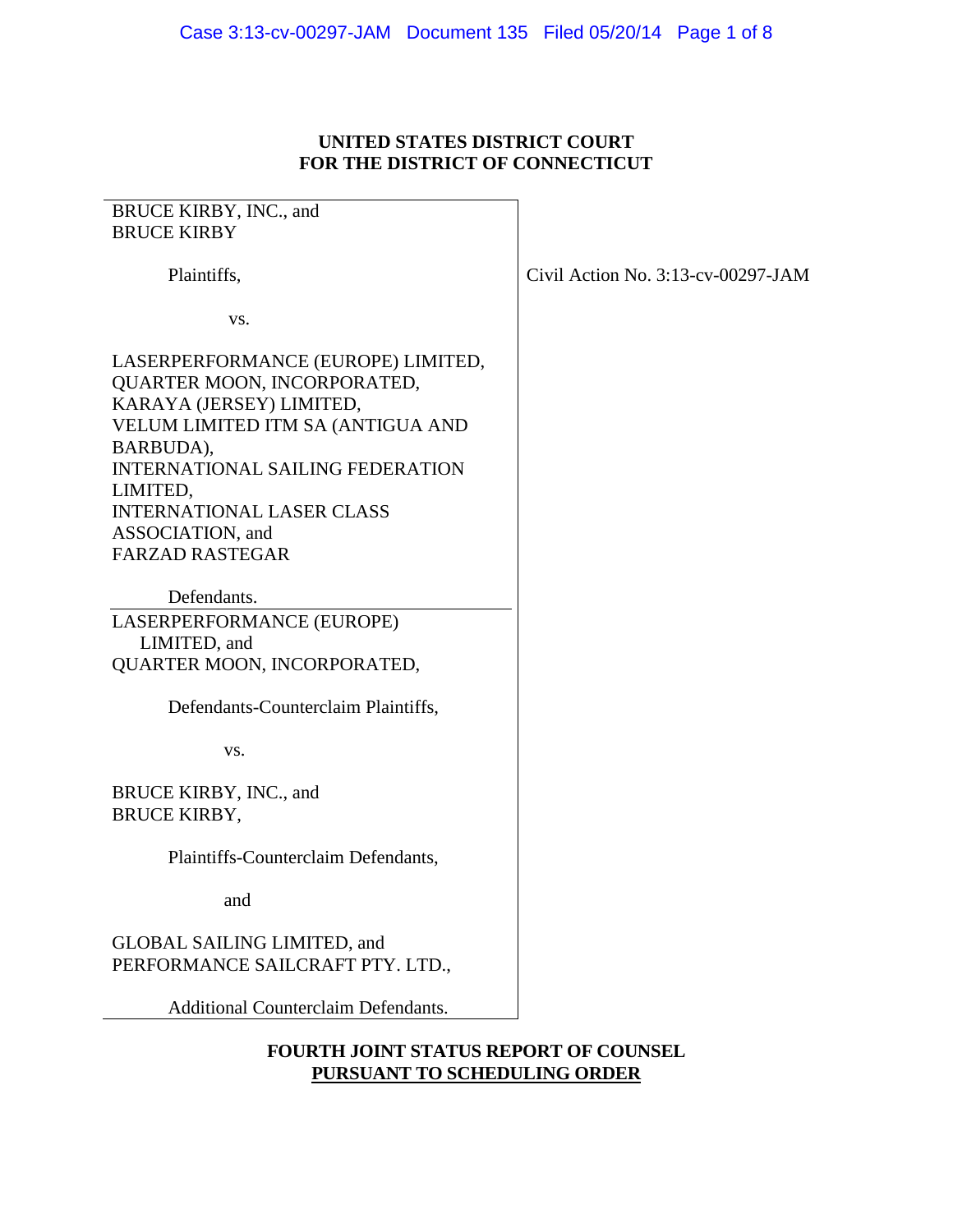#### Case 3:13-cv-00297-JAM Document 135 Filed 05/20/14 Page 2 of 8

Pursuant to the Scheduling Order of July 29, 2013 (Dkt. 64.), the parties hereby submit the Fourth Joint Status Report of Counsel to the Court.

#### **A. STATUS OF THE CASE**

Plaintiffs Bruce Kirby and Bruce Kirby, Inc. (hereinafter "Kirby" or "Plaintiffs") filed their First Amended Complaint (Dkt. 23) on April 30, 2013. Defendant International Laser Class Association (hereinafter "ILCA") filed an Answer (Dkt. 51) on July 2, 2013. On June 12, 2013, Defendants LaserPerformance (Europe) Limited (hereinafter "LP Europe") and Quarter Moon, Incorporated (hereinafter "Quarter Moon") filed an Answer and Counterclaims (Dkt. 40) against Kirby and Counterclaim Defendants Global Sailing Limited (hereinafter "GSL") and Performance Sailcraft PTY. Ltd. (hereinafter "PSA"). Kirby filed an Answer (Dkt. 57) to LP Europe and Quarter Moon's Counterclaims on July 15, 2013. GSL filed an Answer (Dkt. 88) to LP Europe and Quarter Moon's Counterclaims on November 4, 2013.

On January 30, 2014, Simon Allentuch appeared on behalf of Rastegar, Quarter Moon, LP Europe, Karaya, and Velum (Dkt. 105). On February 10, 2014, Turner Smith filed a motion to withdraw as counsel for Rastegar, Quarter Moon, LP Europe, Karaya, and Velum (Dkt. 109). This motion was granted on February 11, 2014 (Dkt. 110).

On February 27, 2014, the Court granted Karaya and Velum's motion to dismiss for lack of personal jurisdiction. On February 27, 2014, the Court granted Farzad Rastegar's motion to dismiss without prejudice for failure to state a claim. On February 27, 2014, the Court granted ISAF's motion to dismiss for lack of personal jurisdiction.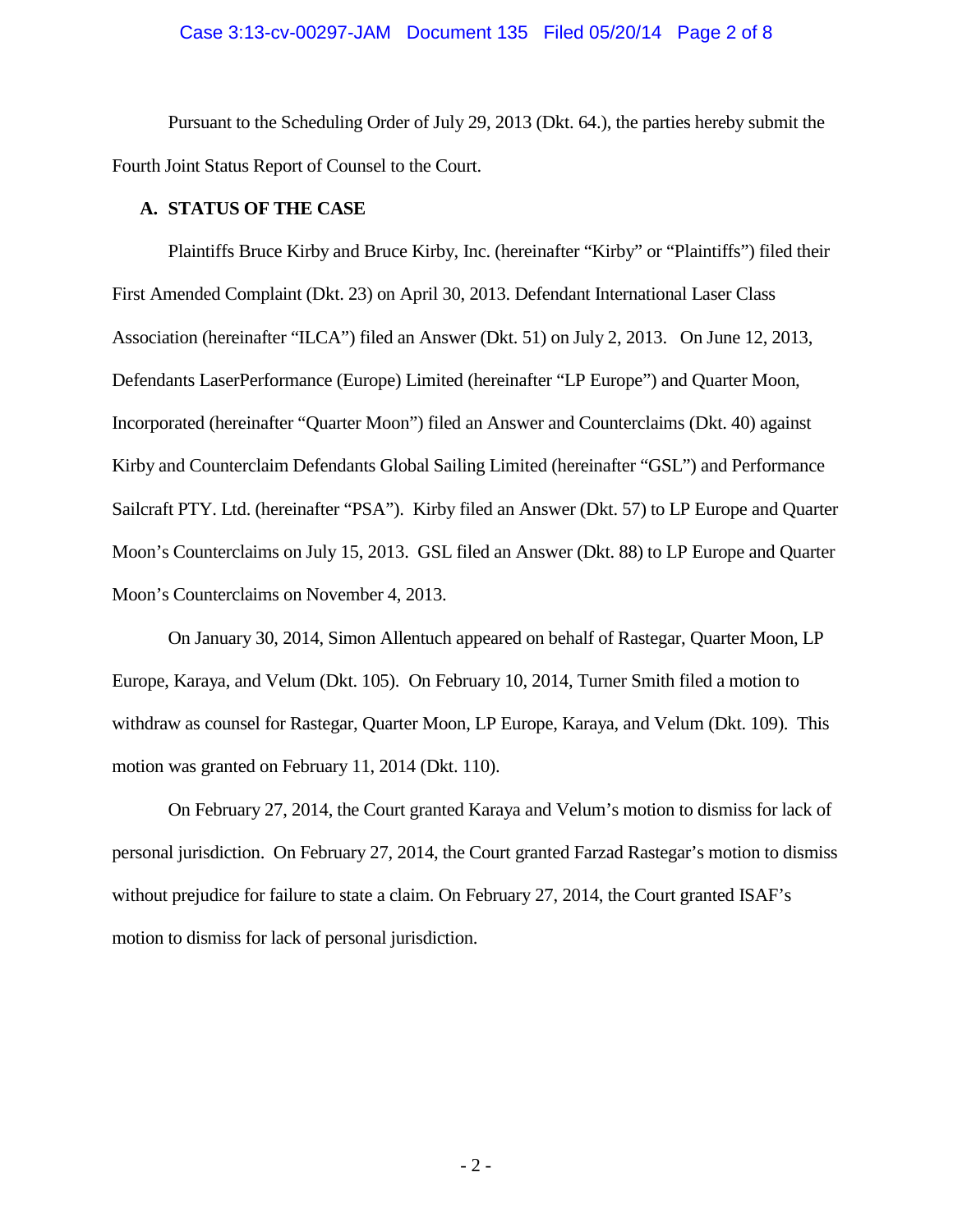#### **1. Pending or Anticipated Motions**

#### *i. Pending Motions*

PSA filed a Motion to Dismiss against LP Europe and Quarter Moon asserting lack of personal jurisdiction (Dkt. 99). This motion is fully briefed. PSA has also filed a Motion to Strike several declarations submitted by LP Europe and Quarter Moon in their Objection to PSA's Motion to Dismiss (Dkt. 133).The Motion to Strike has not been fully briefed.

#### *ii. Anticipated Motions*

Kirby plans to meet and confer with Quarter Moon, LP Europe, and Rastegar regarding their deficient discovery responses. To the extent that Quarter Moon, LP Europe, and Rastegar continue to refuse to produce documents and answer interrogatories, Kirby anticipates filing a motion to compel.

From Counterclaim Plaintiffs' perspective, the parties have scheduled and rescheduled meet and confer sessions. Plaintiff/Counterclaim Defendants served discovery before a number of defendants were dismissed and the case narrowed considerably. The parties are hopeful that they can resolve these issues in the next two weeks. In additions, Counterclaim-Plaintiffs also have issues with discovery they have received and attorneys eyes only designations under the Protective Order.

## **2. Circumstances Interfering with Scheduling Order**

At this time the parties do not anticipate any circumstances that would potentially interfere with the parties' compliance with the Scheduling Order, except the anticipated motion identified above.

## **3. Statement of Discovery Already Taken**

All of the parties except PSA have served Initial Disclosures.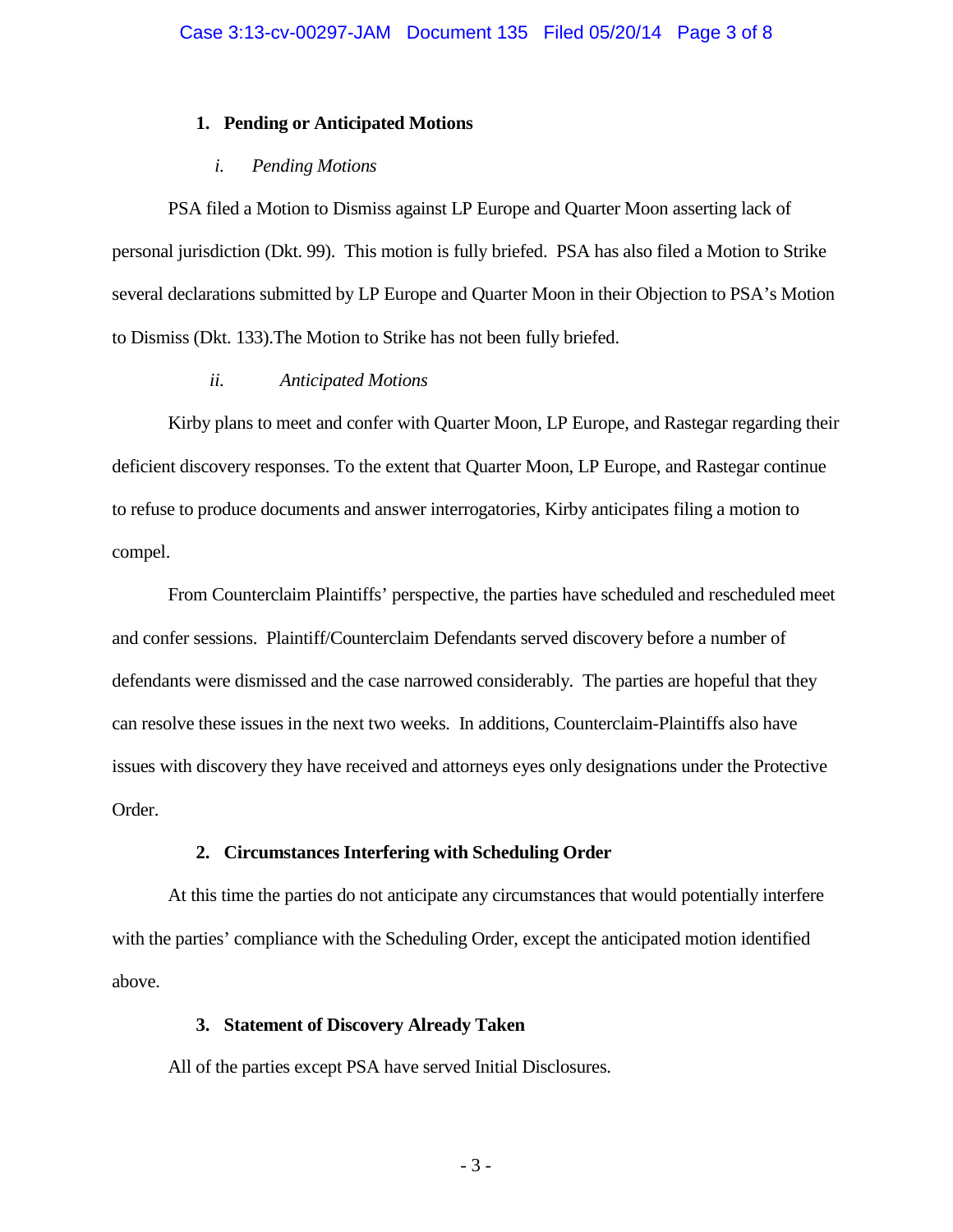#### Case 3:13-cv-00297-JAM Document 135 Filed 05/20/14 Page 4 of 8

LP Europe and Quarter Moon served a first set of document requests on Kirby, PSA and GSL on February 20, 2014. Kirby served objections to the first set of document requests on March 24, 2014. Kirby has produced documents BKI 00001 to BKI 03491. GSL served objections to the first set of document requests on March 27, 2014. GSL has produced documents GSL 00001 to GSL 00515. On April 7, 2014, PSA served objections to first set of document requests.

LP Europe and Quarter Moon served a notice of deposition on Bruce Kirby on February 20, 2014.

Kirby served a first set of interrogatories and a first set of document requests on Quarter Moon on February 24, 2014. Quarter Moon served objections to the first set of document requests on April 28, 2014. Quarter Moon has not produced any documents to date. Quarter Moon served objections and answers to the first set of interrogatories on April 28, 2014.

Kirby served a first set of interrogatories and a first set of document requests on LP Europe on February 24, 2014. LP Europe served objections to the first set of document requests on April 28, 2014. LP Europe has not produced any documents to date. LP Europe served objections and answers to the first set of interrogatories on April 28, 2014.

Kirby served a subpoena for deposition and the production of document on Rastegar on March 18, 2014. Rastegar has not produced any documents in response to the subpoena. Rastegar has objected to the discovery requests and scheduled a meet and confer.

*i. Depositions Taken by Each Party*

None of the parties have taken any depositions as of the filing of this Joint Status Report.

*ii. Specific Discovery Remaining to be Completed*

Since substantial discovery remains to be completed, the parties have no specific topics of pending discovery to highlight in this Joint Status Report.

- 4 -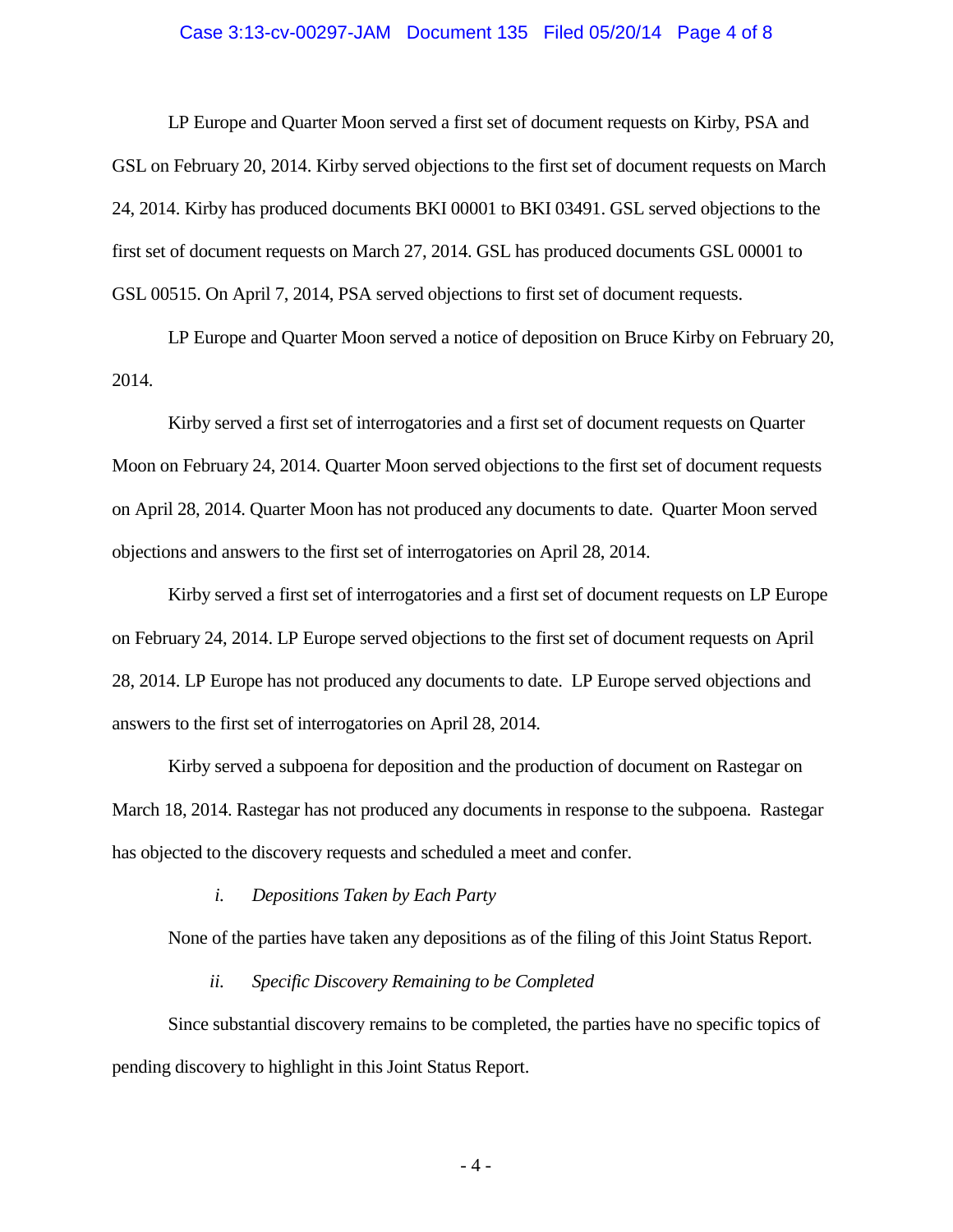## **B. INTEREST IN REFERRAL FOR SETTLEMENT PURPOSES**

The parties' have scheduled and plan to participate in mediation with James Hawkins on

June 18 and 19.

# **C. CONSENT TO TRIAL BEFORE MAGISTRATE JUDGE**

The parties have not consented to either a jury trial or a bench trial before a Magistrate

Judge.

# **D. ESTIMATED LENGTH OF TRIAL**

The parties estimate that the trial will last two weeks.

Respectfully submitted,

May 20, 2014 */s/ Wesley W. Whitmyer, Jr.* Wesley W. Whitmyer, Jr., ct03509 Andy I. Corea, ct25925 Brian L. Repper, ct28225 ST. ONGE STEWARD JOHNSTON & REENS LLC 986 Bedford Street Stamford, Connecticut 06905-5619 Telephone: (203) 324-6155 Facsimile: (203) 327-1096 Email: [wwhitmyer@ssjr.com;](mailto:wwhitmyer@ssjr.com) [acorea@ssjr.com;](mailto:acorea@ssjr.com) [litigation@ssjr.com](mailto:litigation@ssjr.com)

> ATTORNEYS FOR PLAINTIFFS BRUCE KIRBY AND BRUCE KIRBY, INC.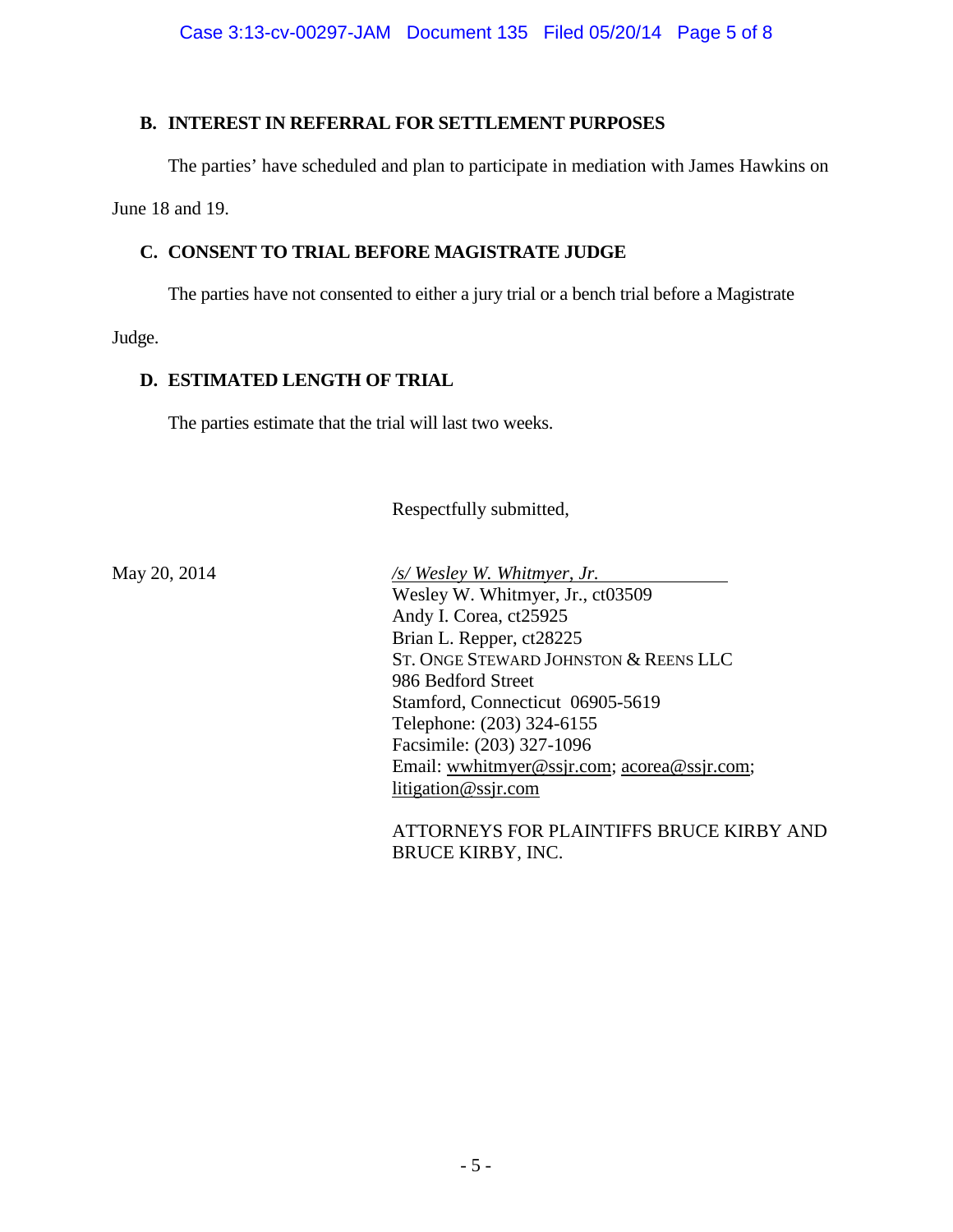*/s/ Simon I. Allentuch* Simon I. Allentuch, Esq. (ct21094) NEUBERT, PEPE & MONTEITH, P.C. 195 Church Street, 13th Floor New Haven, CT 06510 Tel: (203) 821-2000 Fax: (203)821-2009 Email: [Sallentuch@npmlaw.com](mailto:Sallentuch@npmlaw.com)

ATTORNEY FOR DEFENDANTS LASERPERFORMANCE (EUROPE) LIMITED, QUARTER MOON, INCORPORATED

*/s/ Kevin C. Cain* Kevin C. Cain, Esq. (#550055) ZIZIK, POWERS, O'CONNELL, SPAULDING & LAMONTAGNE, P.C. 690 Canton Street, Suite 306 Westwood, MA 02090 (781) 320-5441 Email: [kcain@zizikpowers.com](mailto:kcain@zizikpowers.com)

ATTORNEY FOR DEFENDANT INTERNATIONAL LASER CLASS ASSOCIATION

*/s/ Kevin H. Vanderleeden*

Kevin H. Vanderleeden, Esq. John C. Linderman, Esq. (CT Bar No. CT04291) McCormick, Paulding & Huber, LLP 185 Asylum Street, Cityplace II Hartford, CT 06103 Tel. (860) 549-5290 Facsimile: (413) 733-4543 Email: [vanderleeden@ip-lawyers.com](mailto:vanderleeden@ip-lawyers.com)

ATTORNEYS FOR COUNTERCLAIM DEFENDANT PERFORMANCE SAILCRAFT PTY, LTD.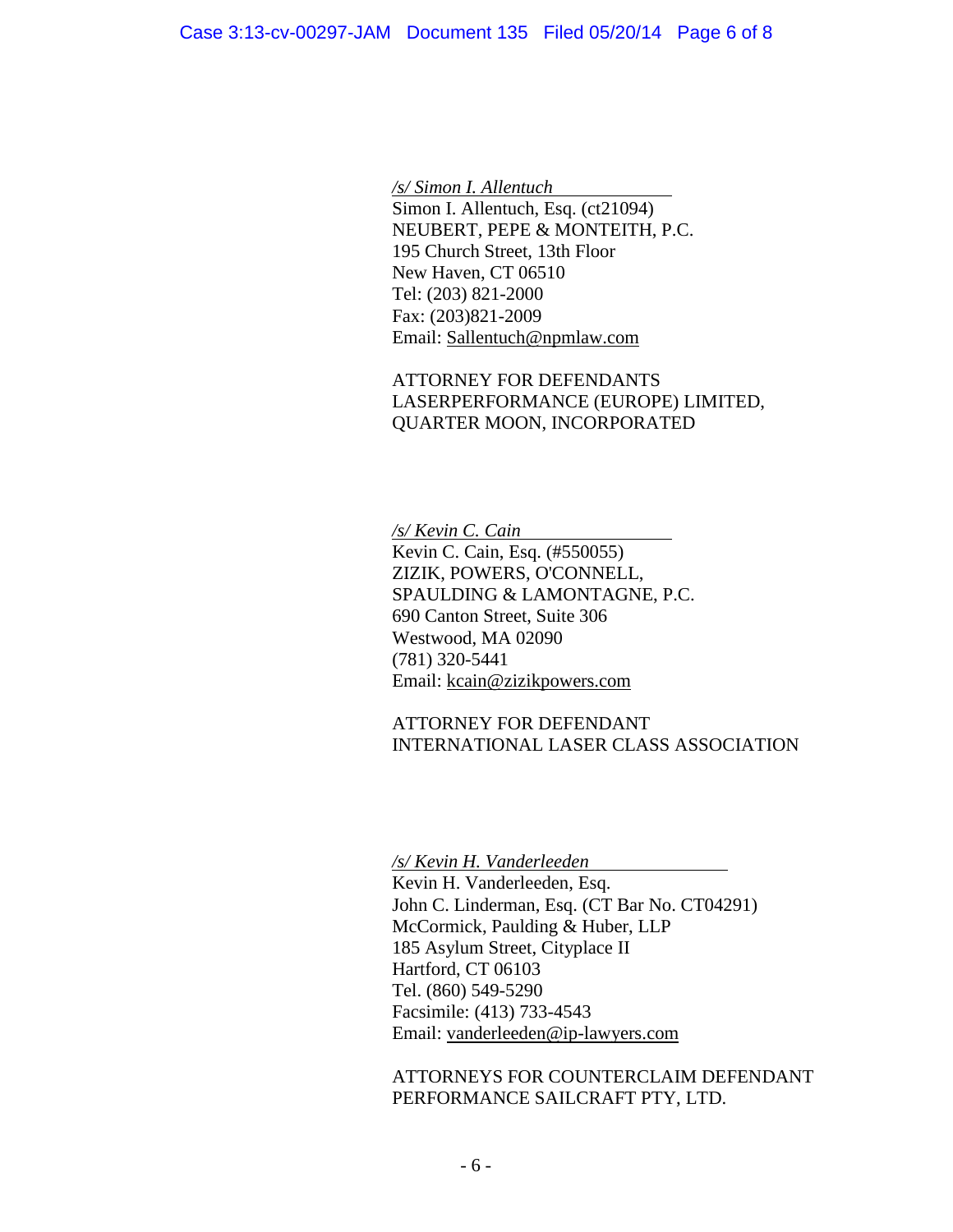*/s/ Kevin H. Vanderleeden* Kevin H. Vanderleeden, Esq. John C. Linderman, Esq. (CT Bar No. CT04291) J. Kevin Grogan, Esq. (CT Bar No. CT00331) McCormick, Paulding & Huber, LLP 185 Asylum Street, Cityplace II Hartford, CT 06103 Tel. (860) 549-5290 Facsimile: (413) 733-4543 Email: [vanderleeden@ip-lawyers.com](mailto:vanderleeden@ip-lawyers.com)

# ATTORNEYS FOR COUNTERCLAIM DEFENDANT GLOBAL SAILING LIMITED